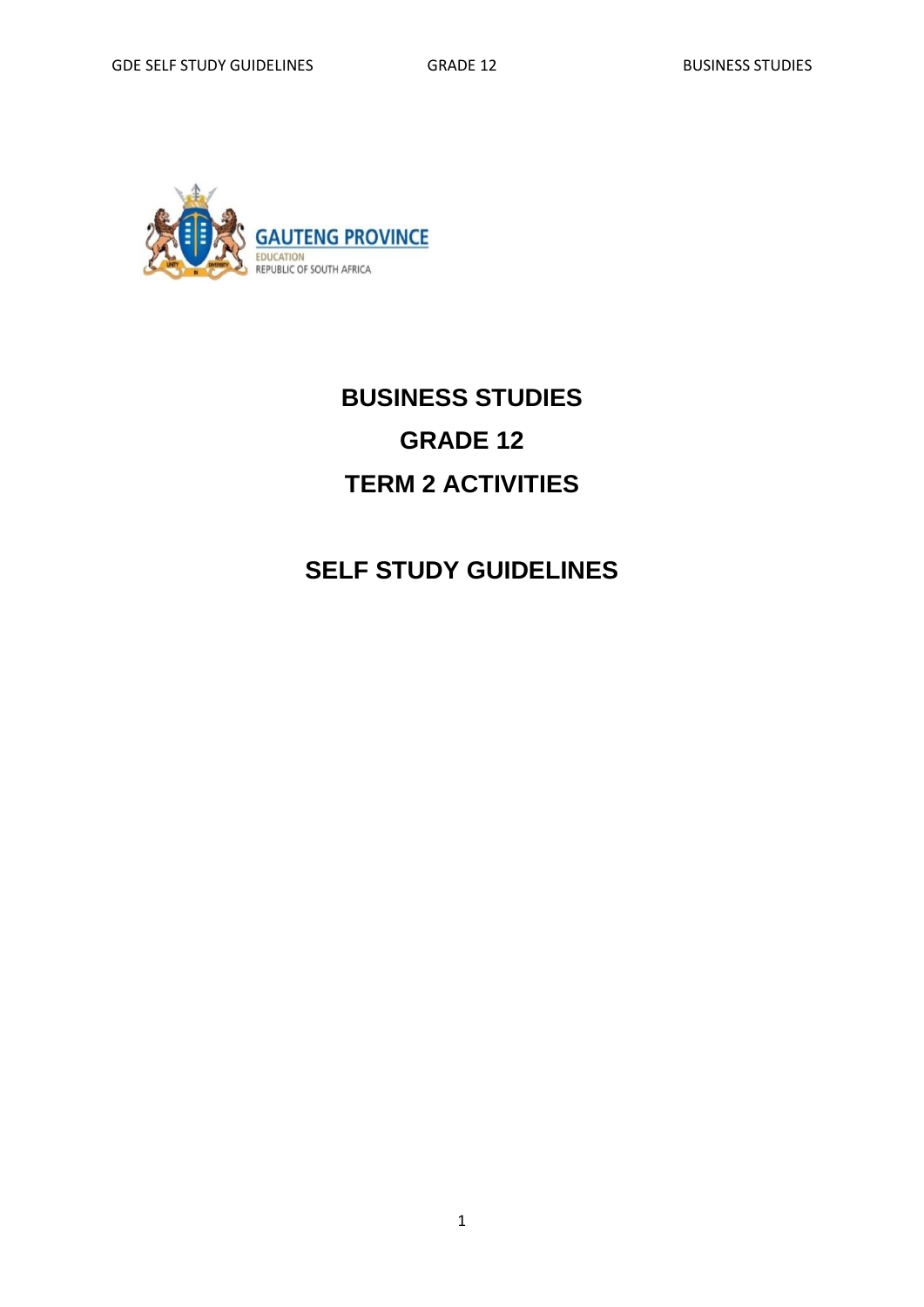## **Dear grade 12 class of 2020**

Greetings to all Business Studies grade 12 learners in the Gauteng province.

We have come to the end of term one 2020 academic year. We hope that you have done well in in the first term and that you are ready for the June paper 1 and 2 on topics that were covered during the first term.

The Gauteng Department of Education has developed term two notes and informal activities that consist of six topics namely:

- Investment securities
- Investment insurance
- Team performance and conflict management
- Business sectors
- Management and leadership
- Quality of performance

The above mentioned **TERM 2** topics are covered in paper 1 and 2 as follows:

| <b>PAPER 1</b>                     | <b>PAPER 2</b>                          |
|------------------------------------|-----------------------------------------|
| <b>BUSINESS ENVIRONMENTS &amp;</b> | <b>BUSINESS VENTURES &amp; BUSINESS</b> |
| <b>BUSINESS OPERATIONS</b>         | <b>ROLES</b>                            |
| <b>BUSINESS ENVIRONMENTS</b>       | <b>BUSINESS VENTURES</b>                |
| <b>Business sectors</b>            | Investment securities                   |
|                                    | Investment insurance                    |
|                                    | Management and leadership               |
|                                    |                                         |
| <b>BUSINESS OPERATIONS</b>         | <b>BUSINESS ROLES</b>                   |
| Quality of performance             | Team performance and conflict           |
|                                    | management                              |

The above breakdown of the term 2 topics indicates that there are many topics that must be covered in this term. Therefore, you are requested to study the above topics at home alone during the March and April holidays. You need to be well prepared for the June paper 1 and 2, the preliminary and the 2020 NSC examinations.

Note that other paper 1 and 2 topics were covered in term one, while the remaining topics will be covered in term 3.

Please use the following guidelines to study the above term 2 topics:

| <b>TOPICS</b>         | <b>GUIDELINES</b>                                                                    |
|-----------------------|--------------------------------------------------------------------------------------|
| Investment securities | Study chapter 6 of your notes                                                        |
|                       | Make sure that you understand and<br>know each sub-topic.                            |
|                       | Answer all questions in each sub-topic<br>$\bullet$<br>after studying.               |
|                       | Do not copy answers from your notes as<br>$\bullet$<br>this will not help you.       |
|                       | Try to answer all questions then mark<br>$\bullet$<br>your own work using the notes. |
|                       | Refer to the 2020 term two activities<br>$\bullet$<br>week 10.                       |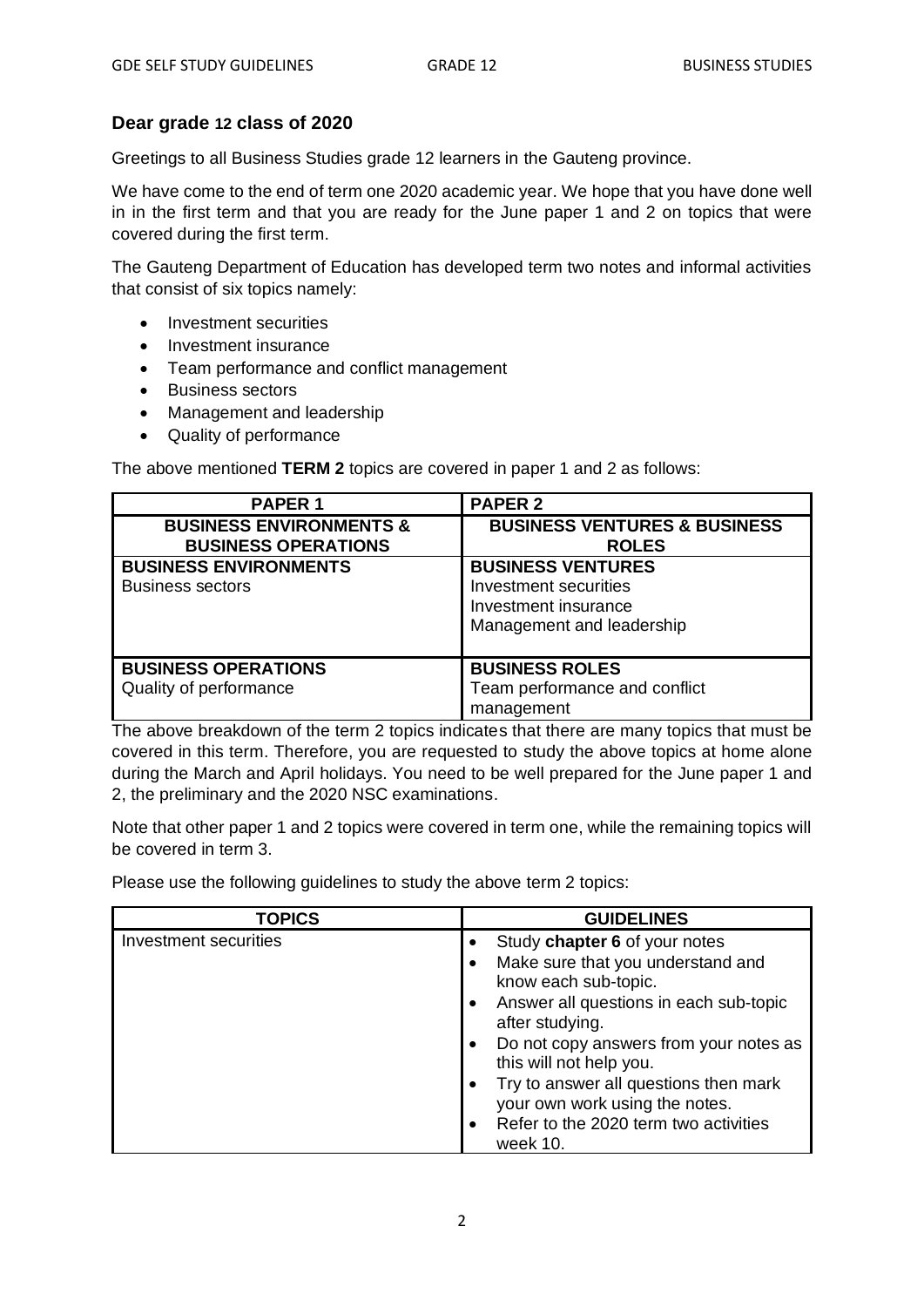|                                                      | You must study and answer all<br>questions on securities from 31 March<br>until 6 April 2020.<br>Make sure that you know the meaning<br>of action verbs by referring to the table<br>below.<br>You must also know how each question<br>will be marked by referring to notes 12.1<br>& 12, 2 below.<br>All essay questions on securities must<br>be answered including the introduction<br>and conclusion.                                                                             |
|------------------------------------------------------|---------------------------------------------------------------------------------------------------------------------------------------------------------------------------------------------------------------------------------------------------------------------------------------------------------------------------------------------------------------------------------------------------------------------------------------------------------------------------------------|
| Investment insurance                                 | Study chapter 7 of your notes<br>٠<br>Make sure that you understand and<br>know each sub-topic.<br>Answer all questions in each sub-topic<br>after studying.<br>Refer to the 2020 term two activities.<br>You must study and answer all<br>questions on insurance from 7-15 April<br>2020<br>All essay questions on securities must<br>be answered including the introduction                                                                                                         |
| Team performance and conflict<br>management          | and conclusion.<br>Study chapter 8 of your notes<br>Make sure that you understand and<br>٠<br>know each sub-topic.<br>Answer all questions in each sub-topic<br>$\bullet$<br>after studying.<br>Refer to the 2020 term two activities.<br>$\bullet$<br>You must study and answer all<br>questions on team performance from<br>16-22 April 2020<br>All essay questions on team<br>performance and conflict management<br>must be answered including the<br>introduction and conclusion |
| <b>Business sectors</b><br>Management and leadership | Study chapter 9 of your notes<br>٠<br>Make sure that you understand and<br>$\bullet$<br>know each sub-topic.<br>Answer all questions in each sub-topic<br>after studying.<br>Refer to the 2020 term two activities.<br>You must study and answer all<br>questions on business sectors from 23-<br>30 April 2020<br>NOTE: This is a short chapter, there<br>$\bullet$<br>are no essay questions on this topic.<br>Study chapter 10 of your notes<br>$\bullet$                          |
|                                                      | Make sure that you understand and<br>know each sub-topic.<br>Answer all questions in each sub-topic<br>after studying.                                                                                                                                                                                                                                                                                                                                                                |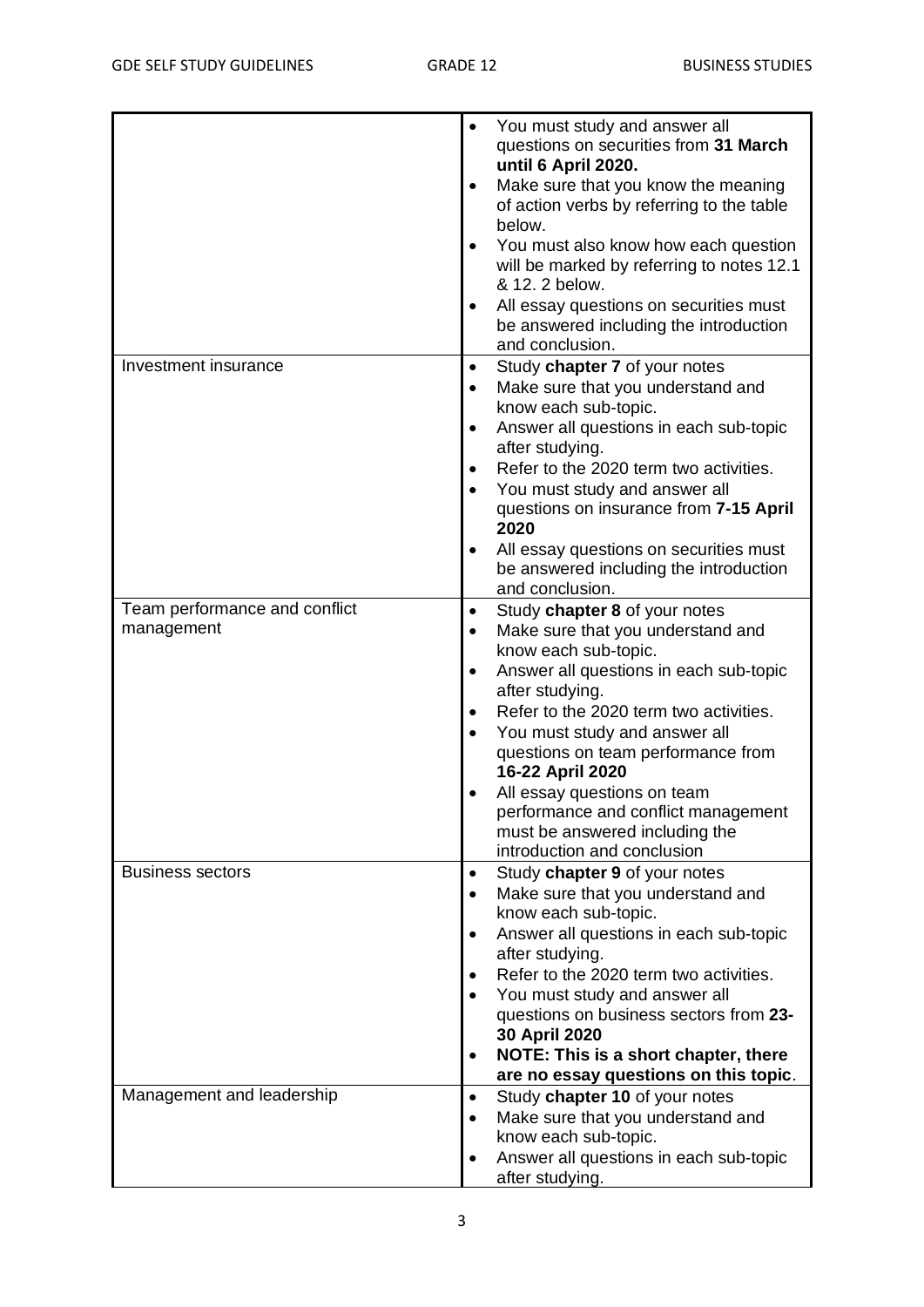|                        | Refer to the 2020 term two activities.<br>You must study and answer all<br>questions on management and<br>leadership from 04-08 May 2020<br>All essay questions on management<br>and leadership must be answered<br>including the introduction and<br>conclusion                                                                                                                                                       |
|------------------------|------------------------------------------------------------------------------------------------------------------------------------------------------------------------------------------------------------------------------------------------------------------------------------------------------------------------------------------------------------------------------------------------------------------------|
| Quality of performance | Study chapter 11 of your notes<br>Make sure that you understand and<br>know each sub-topic.<br>Answer all questions in each sub-topic<br>after studying.<br>Refer to the 2020 term two activities.<br>You must study and answer all<br>questions on quality of performance<br>from 11-15 May 2020<br>All essay questions on quality of<br>performance must be answered<br>including the introduction and<br>conclusion |

You are also advised to refer to term two 2020 exam guidelines. Only focus on the last column on "what learners must know". The exam guideline is also on the 3<sup>rd</sup> page of each chapter of the term 2 notes.

Mark your own responses in each activity. Refer to the table below on how to split or not split ticks in your responses to questions.

- 12.1 Do not split ticks on all questions that consist of the following action verbs: Advice, name, state, mention, outline, motivate, recommend and suggest. **NOTE:** One mark must be awarded to the following action verbs:
	- Name
	- State
	- List
	- Mention
	- **Quote**
	- **Motivate**

Two marks must be awarded to the following action verbs:

- **Advises**
- Recommend
- Suggest

12.2 Split ticks on all questions that consist of the following action verbs:

Define, describe, explain, discuss, elaborate, distinguish, differentiate, compare, tabulate, analyse and evaluate

**NOTE:** The first tick must be placed in the middle of each response and the last tick at the end of the response. This means that you need to provide full sentences for each response.